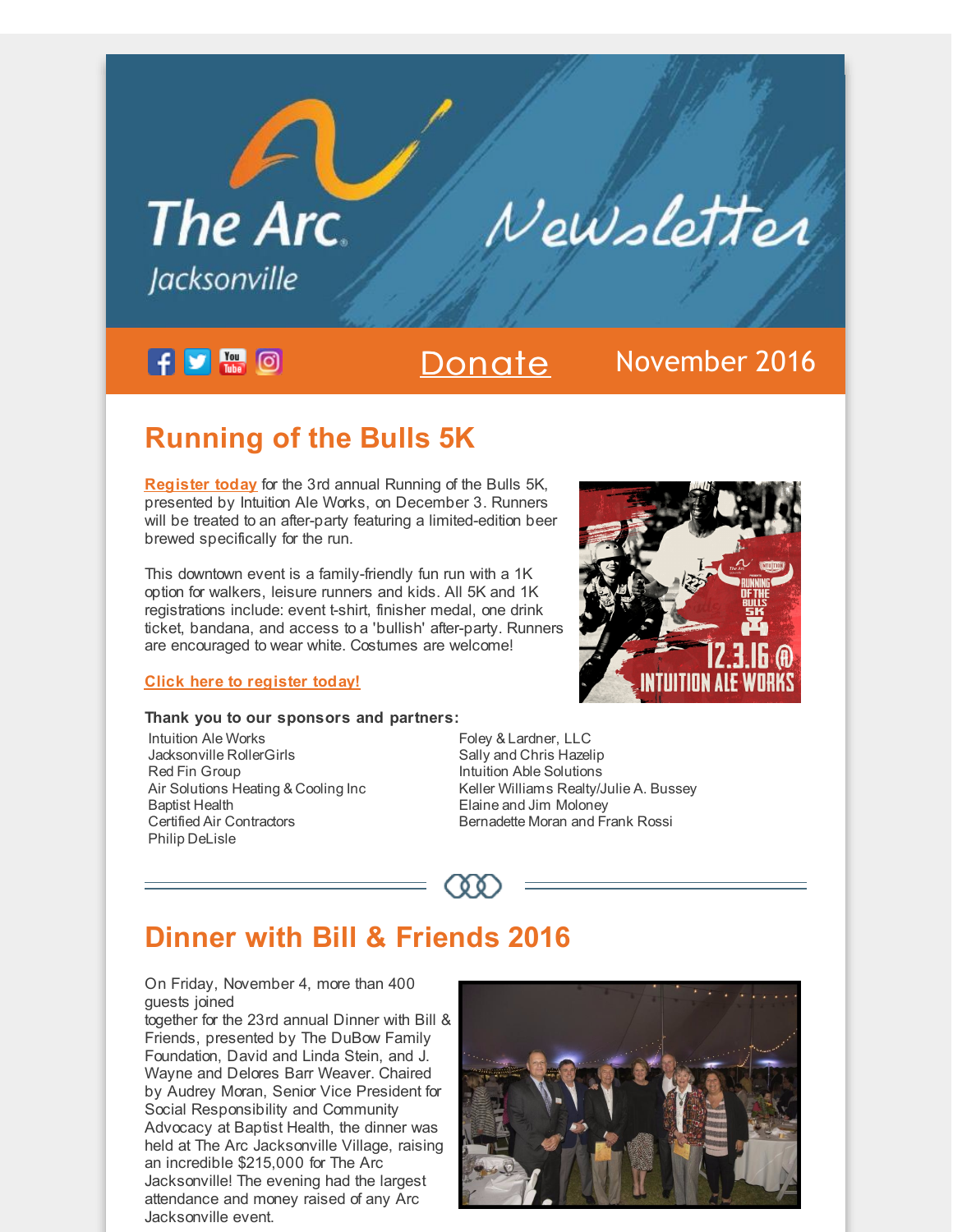#### **Click here to read more about the [evening](http://r20.rs6.net/tn.jsp?f=0015TEuEmUVZXvcaOC5sXcGziTn2EEAcfMeasd22gQn_VgivmOZOHYqygAXzmPOE0nckbTAYxuPuS_O1i7aP1jWWn7nan2HCTbV3FRfLVAOcvrbVqpRWbUUsF2fzsXH6WNlmvvF6ZAk9DisQU1khK77do4Tn6OlvnspeBXQwGuxSebmKwe4Yh5Mww_7RA0AHJnGQPZ18zWMhmfeZo3_undCzvJbAMjhPsxhDLkQwNhdcUQzmr04bdVe6mYORbDJW2v3IVQVSmvHkxcsoMTTfjQu9ifuBqauaRPjBp5K4vrCpim_0yHKUylwpX_0zNcYYR5jtbxAjFJr-Cda_CPc6VpQAworIDbZNCTV&c=&ch=) and view photos**

**Thank you** to our presenting sponsors, The DuBow Family Foundation, Linda and David Stein, J. Wayne and Delores Barr Weaver and to our gold sponsor, VyStar Credit Union! For a complete list of sponsors, please visit the link above.

## **A Mother's Story**

MaryJo Cullington, Robbie's mother

For most of Robbie's life, my friends, family members, have asked "What's next?" for him. I would always reply that I didn't know, but I was doing everything I could at that moment to help Robbie be the best he could be.

When Robbie was getting closer to completing his high school years, I started to look at what options were available for him. After much research and out-of-state visits, I found that the best program for him was right here in Jacksonville - The Arc Jacksonville's On Campus Transition Program at UNF. It helped teach him



about college, independence, girlfriends, how to cook, getting along with roommates and making new friends.

This spring he applied to The Arc Jacksonville Village and in July, he moved in. I had to pinch myself, it was really coming true for Robbie. He is the oldest of 3 siblings and we always thought he would be the last to move out, if at all, and guess what - he was the first! He even got to host US during Hurricane Matthew. We went to Robbie's to be safe. We are so fortunate to have The Village right here in Jacksonville. And for the first time I don't have to worry...because of The Arc Jacksonville, Robbie has his own home!

MaryJo Cullington

 $\Omega$ 

## **Village Awarded Judge's Choice Award**

We are grateful to EverBank for nominating The Arc Jacksonville Village for the Urban Land Institute's Awards for Excellence. On October 11, The Arc Jacksonville was recognized as a finalist during the 5th annual awards dinner, which showcases projects throughout North Florida that represent the best practices in all aspects of real estate development, planning, design, construction and economic viability.

The Arc Jacksonville Village was honored to receive the special Judge's Award, chosen from the eight finalists recognized that evening. The awards criteria are based on the ULI mission to provide leadership in the



responsible use of land and in creating and sustaining thriving communities worldwide. Nominations were solicited from ULI North Florida's more than 500 members in 34 North Florida counties.